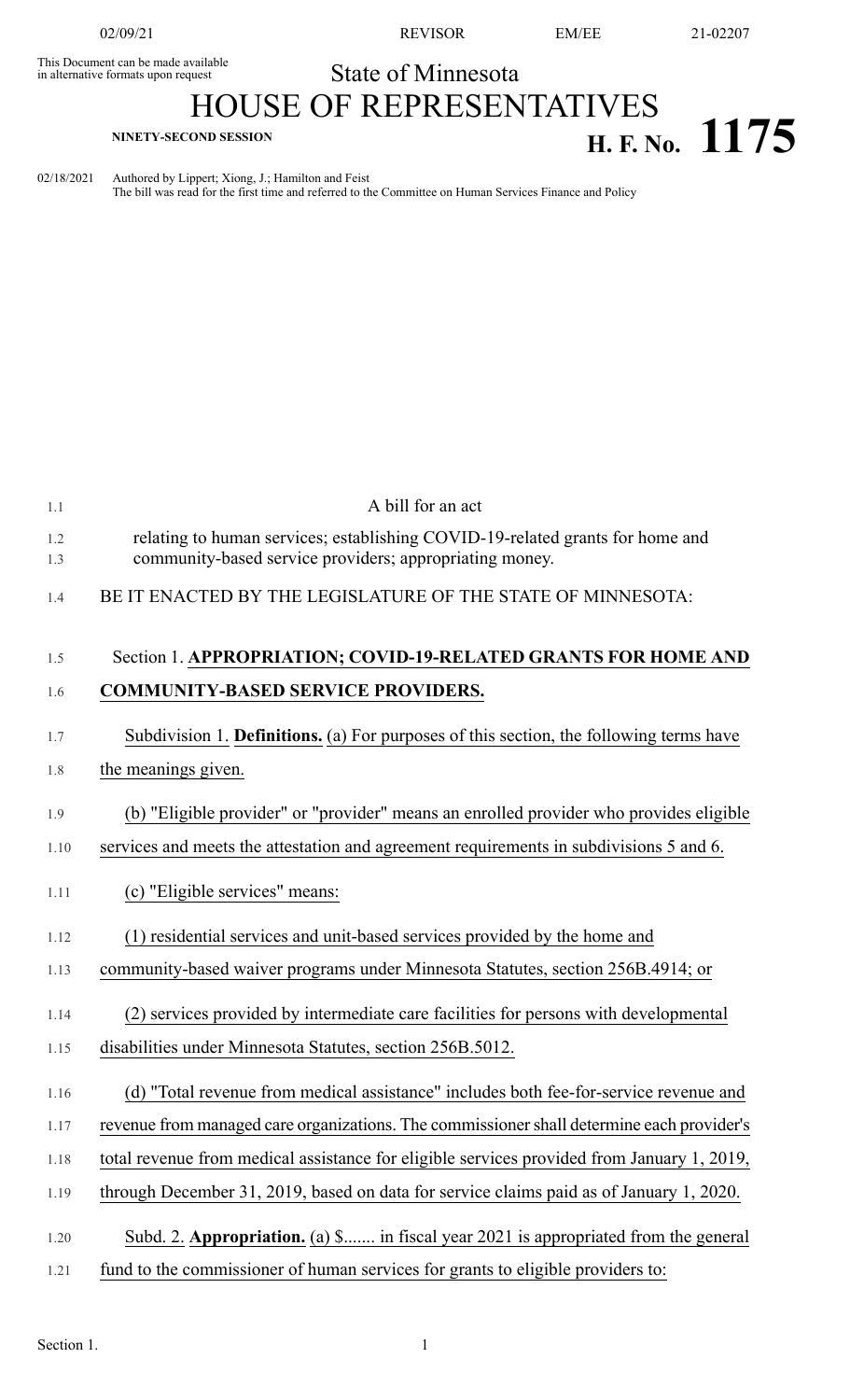02/09/21 REVISOR EM/EE 21-02207

| 2.1  | (1) assist providers with the costs of business interruptions due to the COVID-19               |
|------|-------------------------------------------------------------------------------------------------|
| 2.2  | pandemic;                                                                                       |
|      |                                                                                                 |
| 2.3  | (2) assist providers with increased costs associated with the COVID-19 pandemic; and            |
| 2.4  | (3) help ensure access to eligible services during or following the COVID-19 pandemic.          |
| 2.5  | (b) The commissioner may use up to \$ of this appropriation to administer grants                |
| 2.6  | under this section.                                                                             |
| 2.7  | (c) This is a onetime appropriation and is available until December 31, 2021.                   |
| 2.8  | Subd. 3. Allowable uses of money. Grantees must use money awarded under this section            |
| 2.9  | for the increased costs or losses described in subdivision 2, paragraph (a), that were incurred |
| 2.10 | from March 1, 2020, through December 30, 2020.                                                  |
| 2.11 | Subd. 4. Grant request. Eligible providers must request a grant under this section no           |
| 2.12 | later than , 2021. The commissioner shall develop an expedited request process that             |
| 2.13 | includes a form allowing providers to meet the requirements of subdivisions 5 and 6 in as       |
| 2.14 | timely a manner as possible. The commissioner shall allow the use of electronic submission      |
| 2.15 | of request forms and accept electronic signatures.                                              |
| 2.16 | Subd. 5. Attestation. As a condition of obtaining money under this section, an eligible         |
| 2.17 | provider must attest on the grant request form:                                                 |
| 2.18 | (1) to the eligible provider's intent to continue providing eligible services under this        |
| 2.19 | section;                                                                                        |
| 2.20 | (2) to the eligible provider's unreimbursed costs and losses incurred between March 1,          |
| 2.21 | 2020, and December 31, 2020, that were due to the COVID-19 pandemic and relate to               |
| 2.22 | business expenses, reduced demand for eligible services, or revenue losses; and                 |
| 2.23 | (3) that without additional money, the provider will be unable to maintain the continuity       |
| 2.24 | of the eligible services provided.                                                              |
| 2.25 | Subd. 6. Agreement. As a condition of obtaining money under this section, an eligible           |
| 2.26 | provider must agree on the grant request form to:                                               |
| 2.27 | (1) cooperate with the commissioner of human services to deliver eligible services              |
| 2.28 | according to the program and service waivers and modifications issued under the                 |
| 2.29 | commissioner's authority;                                                                       |
| 2.30 | (2) maintain documentation sufficient to demonstrate the unreimbursed costs or losses           |
| 2.31 | required to receive a grant; and                                                                |